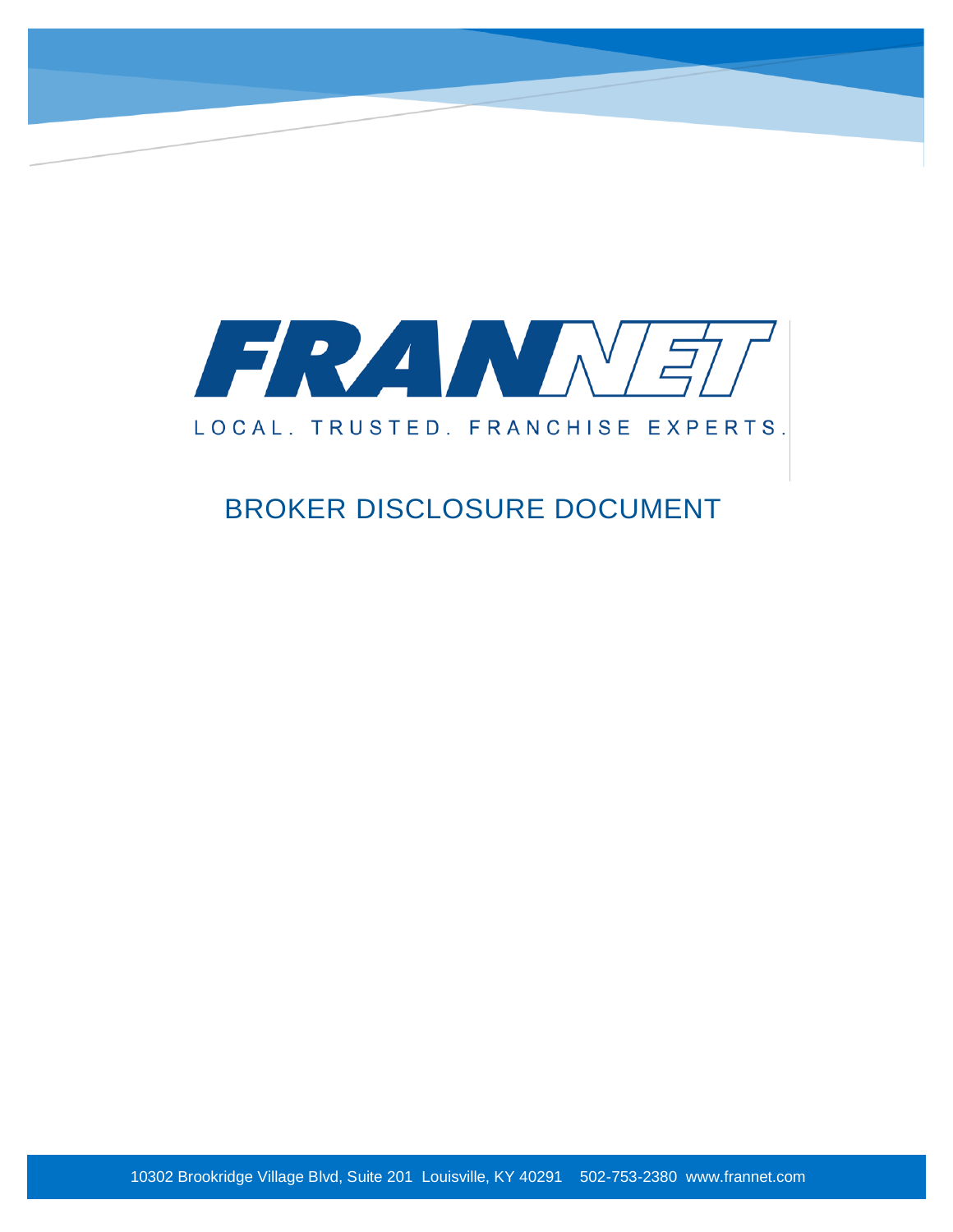# FRZ MA LOCAL, TRUSTED, FRANCHISE EXPERTS.

# WHO WE ARE AND WHAT WE DO:

FranNet was founded in 1987 by Howard Bassuk and through his company, Hobassco, began offering FranNet consulting services. In 2006, a group of established FranNet office owners bought FranNet from Mr. Bassuk. Our principal business address is 10302 Brookridge Village Blvd., Suite 201, Louisville, KY 40291.

FranNet's services consist of providing guidance, information and support to prospective franchise owners (clients/candidates) and assisting them through a process in which the candidate outlines a profile of the type of franchise that is most suitable for the candidate. Based on the candidate's interests, goals and skill sets, FranNet Consultants present the candidate with franchise opportunities that fit their profile, along with a process that outlines the steps to research the prioritized franchise opportunities. This enables the candidate to make an educated decision and for the Franchisor to be presented with prequalified candidates that fit its franchisee profile. FranNet Consultants do not sell franchises. The Franchisor controls the sales process and the candidate ultimately makes the decision to buy or reject each franchise presented to them.

FranNet, LLC is a franchise company and annually files a Franchise Disclosure Document which includes threeyear audited financial statements and all other required information. Despite having very few franchises available, FranNet files an updated FDD in all registration states on an annual basis.

FranNet's Franchisees and Associates (Consultants) live and work in their territories. We are a "local" based organization. We can refer the franchise candidates to local attorneys and CPAs. We can refer the candidates to the local SCORE or SBDC counselor for assistance with business plans because we have a working relationship with these organizations.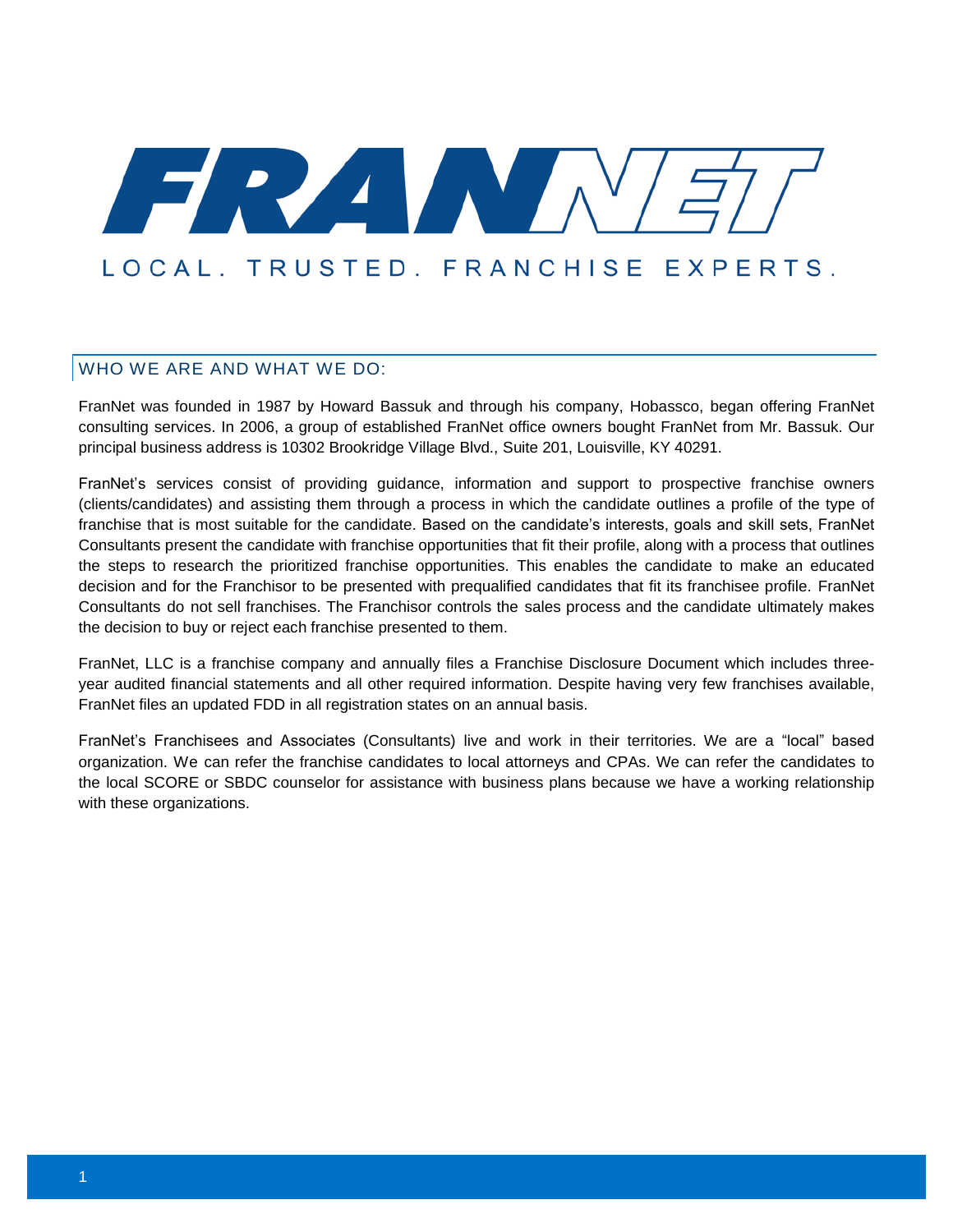#### FRANNET EXECUTIVE LEADERSHIP

#### • **Chairman of the Board of Directors: Jack Armstrong**

- Mr. Armstrong currently serves as Chairman of the Board of Directors of FranNet since June, 2012. He has been on the Board of Directors since 2006 serving as Chief Executive Officer from June 2012- January 2015, Vice Chairman of the Board of Directors from November 2006 until June 2012.
- **Chief Executive Officer and Director: Jania Bailey**
	- o Ms. Bailey was appointed Chief Executive Officer of FranNet on January 16, 2015, she was promoted from the position of Chief Operations Officer and presiding President. She has served on the Board of Directors since joining the company in 2006.
- **Vice Chairman of the Board of Directors: Blair Nicol**
	- $\circ$  Mr. Nicol was appointed Vice Chairman of the Board of Directors as of June 8, 2012. Mr. Nicol has served as a Director of FranNet since November 2006. Blair Nicol is also Managing Partner of Nicol Holdings, LLC.

# FRANNET FRANCHISEES & ASSOCIATES

#### **A full list of our FranNet Consultants can be found on the FranNet website.:**

#### <https://www.frannet.com/consultant-directory/>

We are very proud of the professionalism and integrity of our consultants. These individuals are focused on providing the best possible service to the markets in which they serve. FranNet currently has four second generation FranNet consultants in the ranks. This speaks volumes to the commitment and longevity of our consultants.

#### **FranNet Franchisees and Associates Registration**

As of June 2018- All FranNet Franchisees and Associates are required to be registered in the states of New York and Washington, regardless of whether the Franchisee or Associate operates in those states. At FranNet, we believe all appropriate disclosure should be available to the candidates with whom we work. We anticipate this registration to be complete by December 2018.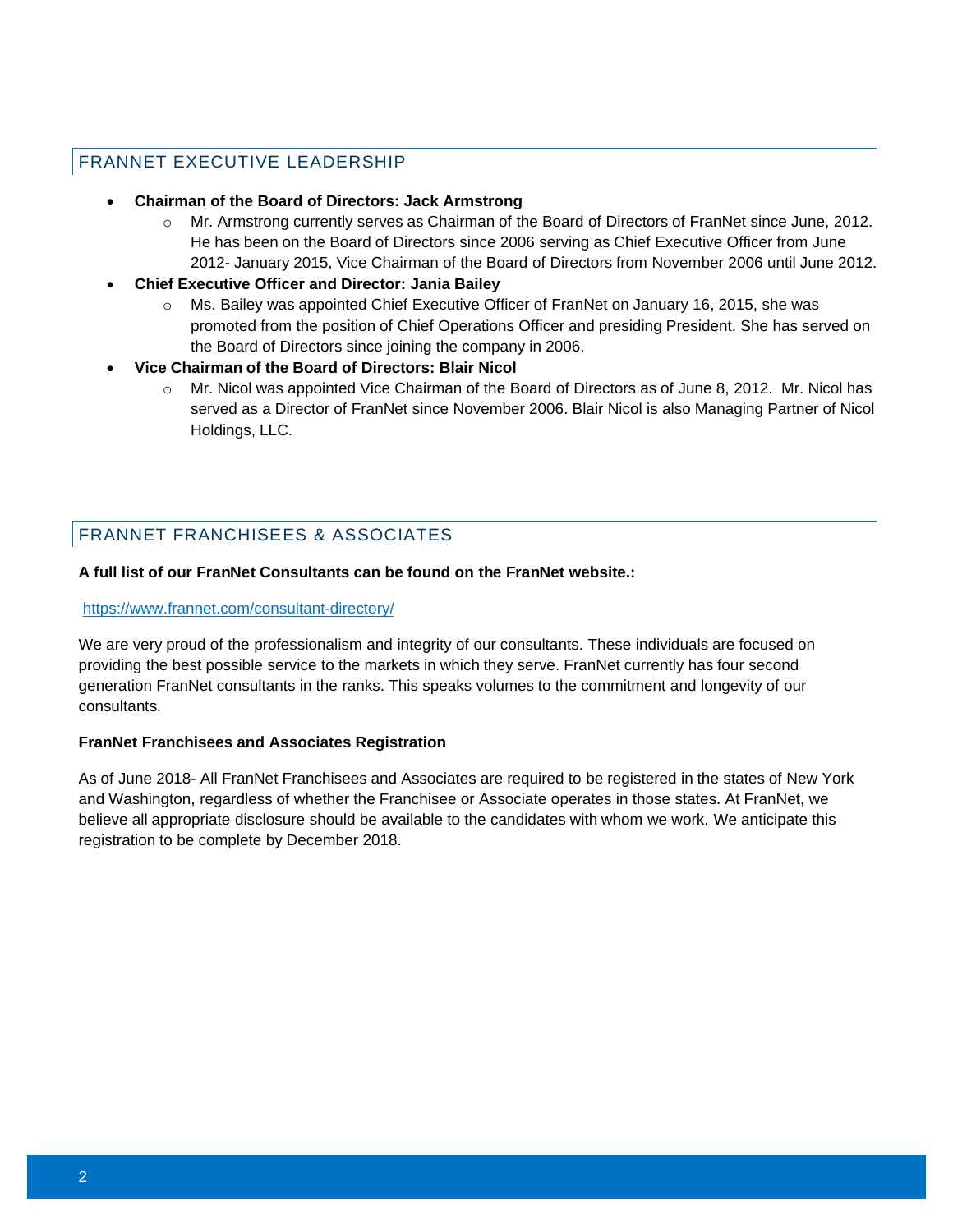#### FRANNET MISSION

- ⚫ We are committed to providing continuous marketing, business and operational support to our Franchisees & Associates so that they are the most knowledgeable, professional and successful Franchise Consultants in the industry.
- ⚫ We are committed to providing focused attention to the franchisors we represent.
- ⚫ We are committed to representing franchisors that our Franchisees & Associates can be proud to present to their prospects.
- We are committed to honesty, integrity and responsiveness to every Franchisee, Associate, Franchisor and candidate whom we have the privilege of serving.
- We are committed to helping our Franchisees & Associates achieve financial success.
- We are committed to protecting and enhancing the FranNet brand and reputation.
- ⚫ Our culture is based on our values, as a result, we expect everyone in our organization to promote, integrate and exhibit these values on a daily basis.

# FRANNET CORE VALUES

- Commitment to Excellence.
- Providing Quality Service to our clients/candidates.
- Treating each other with respect, support, cooperation and dignity.
- Continuous growth and improvement in all areas of our organization.

# FRANNET VALUE TO FRANCHISORS

- Franchisors are presented candidates that know the fundamentals of their business and are interested in their brand, thereby wasting less time and resources.
- We mitigate the franchisor's risk because our candidates have been educated about choices, due diligence and are encouraged to do intensive research and to employ professional advisors.

# FRANNET VALUE TO THE CANDIDATES

- We provide guidance, information, and support as candidates seek their personal goals.
- We assist the candidates by providing research tools and information to them.
- We also help the candidate find other professionals, including franchise attorneys, financial institutions, and business advisors.
- We introduce candidates to a variety of franchisors, so that rather than having to go from place to place to learn about specific businesses, they can learn the basics about several all in one spot.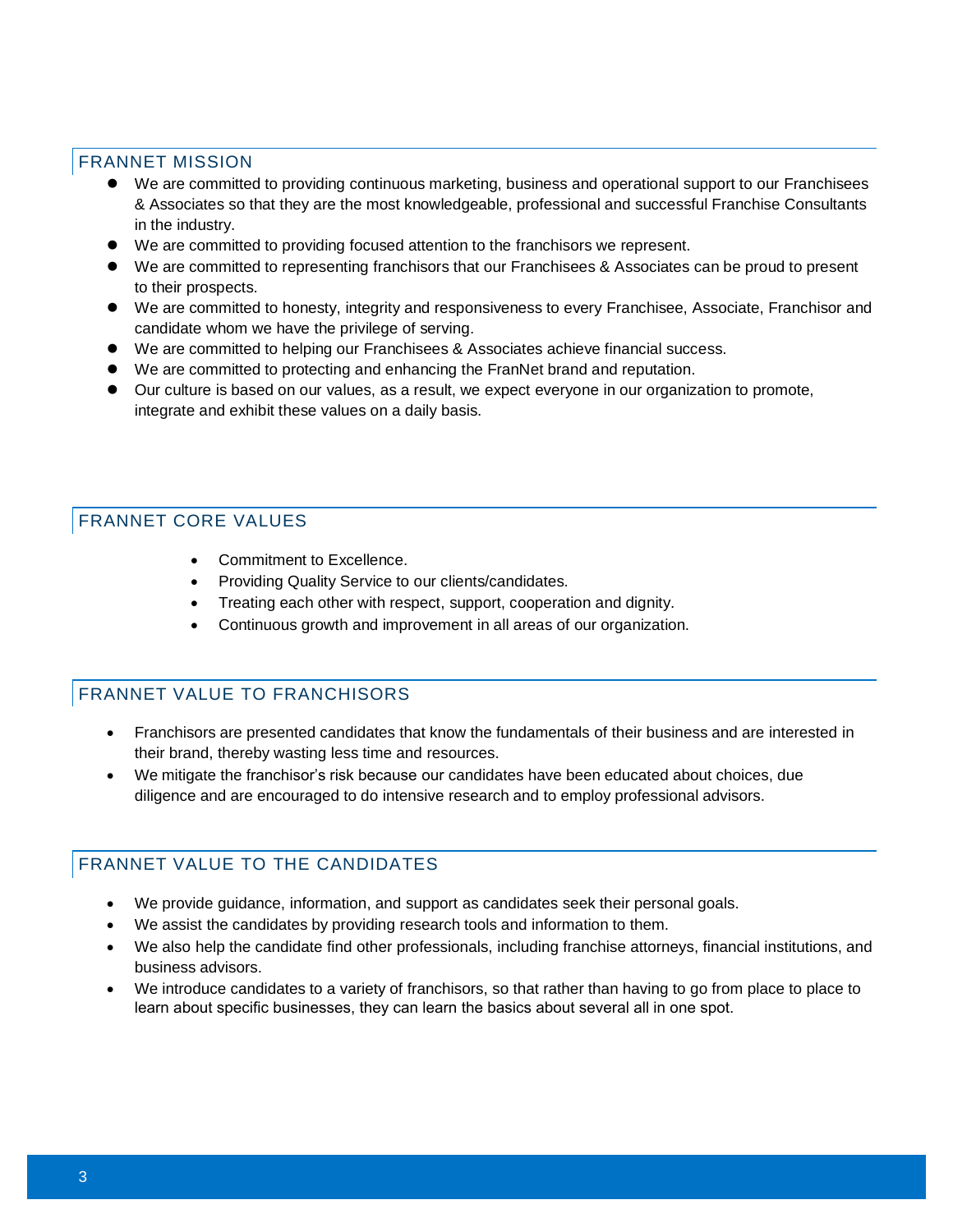**The following information is provided to every client/candidate of FranNet when they begin the relationship with a FranNet Consultant.** 

#### **FRANNET CLIENT BILL OF RIGHTS**

- 1. FranNet Consultants will assist you in determining if franchise ownership is right for you.
- 2. FranNet Consultants adhere to the Code of Ethics of the International Franchise Association and the FranNet Code of Conduct.
- 3. FranNet Consultants will not pressure you or "talk you" into an opportunity that you do not believe fits your goals, budget or skill set.
- 4. FranNet Consultants listen to you and will take into consideration your expressed personal and professional concerns and/or interests when discussing potential franchise opportunities.
- 5. FranNet Consultants are available to coach and help you through the investigative process. You are accountable for your own commitments such as time-lines, appointments, tasks, etc.
- 6. You may freely associate with any company or broker group that you believe is in your best interest.
- 7. FranNet Consultants will help you find the best resources to answer questions or concerns if they are unable to answer them. You have the right to disagree or question the consultant at any time during the process.
- 8. If you decide that franchise ownership is not for you, you are under no obligation to continue the process. You can discontinue your work with FranNet at any time.

# FRANNET'S ROLE IN YOUR BUSINESS OWNERSHIP JOURNEY

At FranNet, our goal is not to convince you that franchise ownership and new business opportunities are the right thing for you. Rather, we will help you understand the pros and cons of owning your own business and guide you through a process that will allow you to make an informed decision.

#### YOUR RESPONSIBILITIES IN THE BUSINESS OWNERSHIP JOURNEY

The choice to buy a franchise at all, or any particular franchise, is yours and yours alone. You should conduct a thorough independent investigation of each franchise you consider. Once you decide to enter into a franchise agreement, your relationship is governed by that contract and FranNet cannot resolve any issues or dispute you may later have with your franchisor. In addition, FranNet does not represent that you can or will attain any particular level of revenue, costs or expenses or that you will generate income, which exceeds the initial payment of, or investment in, the franchise. Therefore, we strongly suggest that you consult your legal and financial advisors or personal accountant before you enter into any franchise agreement.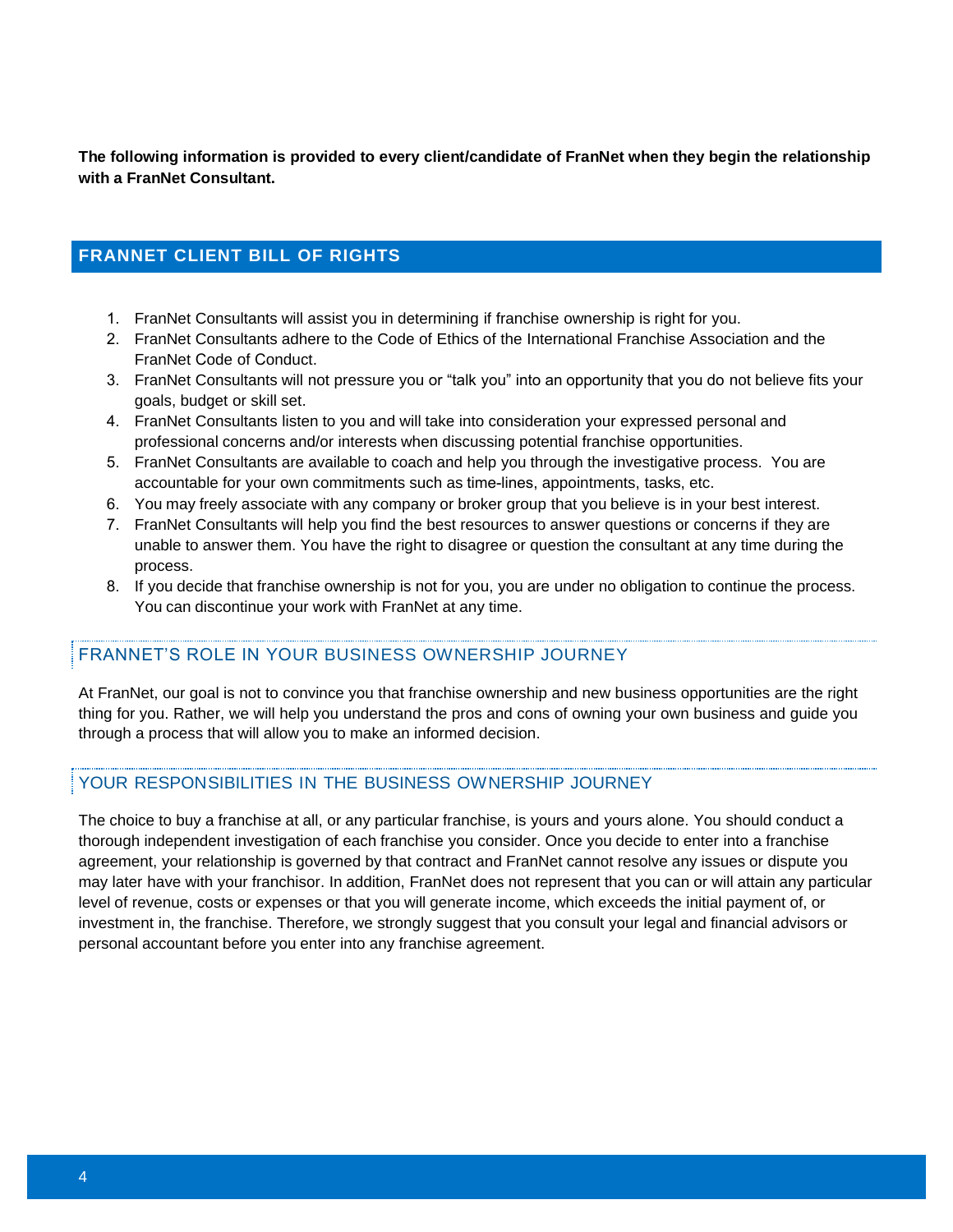# FRANNET, LLC. VOLUNTARY DISCLOSURE DOCUMENT

#### ITEM 1- BROKER EDUCATION

Training Provided to FranNet Franchisees and Associates

FranNet has an extensive training program for all new Franchisees and Associates. In addition to the training for the new Franchisees and Associates, FranNet has an expansive library of training programs for continued education. FranNet offers on-going training in a number of different formats for the entire organization.

FranNet encourages the consultants to partake in continuing education offerings from the IFA and other industry providers.

FranNet requires that all Consultants complete the IFA FranGuard program within 6 months of joining the company.

# ITEM 2. FRANCHISORS STANDARDS AND DIVERSITY

#### **Franchisor Selection Criteria**

FranNet goes through a selection process very similar to the due diligence process we advise our clients follow when reviewing franchisors. The FranNet Selection Process is summarized below:

- Initial conversation/interview with the franchisor to obtain an overview of the concept.
- After the initial call, the franchisor is asked to complete a full application for consideration and to submit their FDD and financial statements for review.
- A full review is completed on the FDD and financials including an outside company comparing key performance indicators to competition in the same industry.
- FranNet's Inventory Committee reviews and evaluates all documentation. Upon approval by the Inventory Committee, the concept is advanced to the validation phase. Specifically, FranNet contacts a sampling of franchisees at the concept in order to learn more about the culture and support from the franchisor to the franchisees.
- After a satisfactory review, FranNet proposes and agrees to a contract before the franchisor is considered inventory for the FranNet system.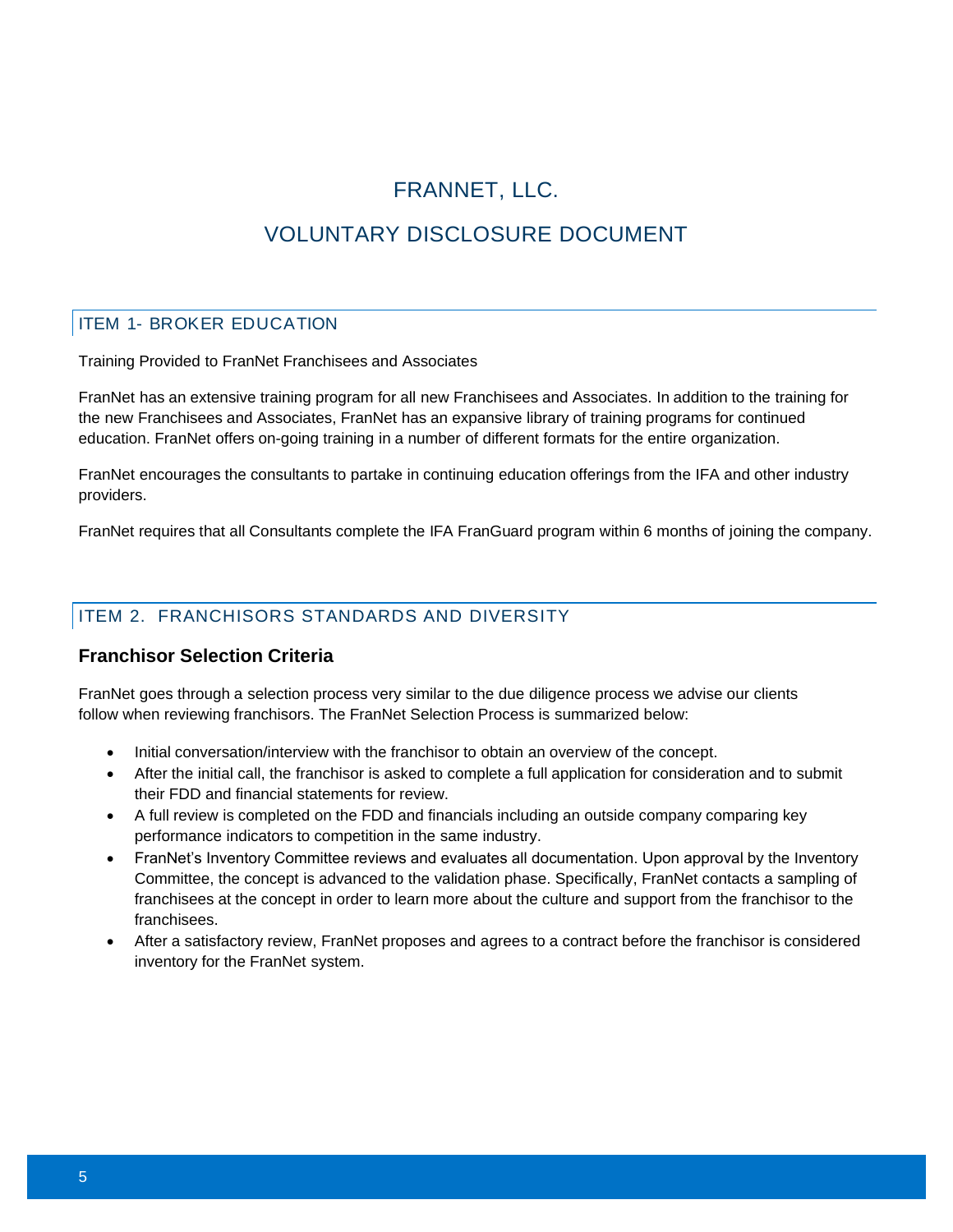# **Franchisor Diversity**

As of July 2018, FranNet's current list of franchisors cover 64 different SIC (Standard Industry Classification) codes. No single SIC group accounted for over 10% of the franchisors currently on the list.

#### **FranNet Inventory 2018 SIC Codes and Percentages**

| 0752 – Animal Specialty Services, except veterinary = 2%    | 5941 – Sporting Goods Stores and Bicycle Shops = <1%                     |
|-------------------------------------------------------------|--------------------------------------------------------------------------|
| 0781 – Landscape Counseling and Planning = 1%               | 5999 – Misc Retail Stores, Not Elsewhere Classified = <1%                |
| 1521 – General Contractors, Single Family Homes = 5%        | $6531 - Real$ Estate and Rental Leasing = 1%                             |
| 1542 – General Contractor, Non-Residential = $<$ 1%         | 7212 – Laundry, Cleaning and Garment Services = <1%                      |
| 1711 – Plumbing, Heating, and Air Conditioning $=$ <1%      | $7215 - \text{Coin-Operated Laundries} = < 1\%$                          |
| 1721 – Painting and Paper Hanging = 3%                      | $7231 -$ Beauty Shops = $8\%$                                            |
| $1771 -$ Concrete Work = <1%                                | $7241$ – Barber Shops = <1%                                              |
| 1799 – Special Trade Contractors, NEC = <1%                 | 7299 – Misc Personal Services, NEC = 3%                                  |
| 2591 – Drapery Hardware and Window Blinds and Shades =      | 7331 – Direct Mail Advertising Services = <1%                            |
| $1\%$                                                       | 7336 – Commercial Art and Graphic Design = <1%                           |
| 2759 - Commercial Printing, Not Elsewhere Classified = 2%   | 7344 – Photocopying and Duplicating $=$ <1%                              |
| 3993 – Signs and Advertising Specialties = 1%               | 7349 - Building Cleaning and Maintenance Services, not                   |
| 4212 - Local Trucking without Storage = 1%                  | elsewhere classified = $10\%$                                            |
| $4225 -$ General Warehousing and Storage = <1%              | 7361 - Employment Agencies = 2%                                          |
| 5015 - Motor Vehicle Parts, Used = <1%                      | 7389 - Business Services, NEC = $<$ 1%                                   |
| $5023$ – Home Furnishings = 1%                              | 7532 – Top, Body, and Upholstery Repair Shops and Paint Shops<br>$=$ <1% |
| 5033 – Roofing, Siding, and Insulation Materials = <1%      |                                                                          |
| 5193 – Flowers, Nursery Stock, and Florists' Supplies = <1% | 7538 - General Automotive Repair Shops = 1%                              |
| 5461 - Retail Bakeries = 1%                                 | 7549 – Automotive Services, except repair and carwashes $=$ <1%          |
| $5499 -$ Misc Food Store = $<$ 1%                           | 7629 – Electrical and Electronic Repair Shops = <1%                      |
|                                                             | $7699$ – Repair Shops = $2\%$                                            |
| 5531 - Auto and Home Supply Stores = <1%                    | 7991 - Physical Fitness Facilities = 7%                                  |
| 5621 - Women's Clothing Stores = <1%                        |                                                                          |
| 5699 - Misc Apparel and Accessory Stores = 1%               | 7993 – Coin-Operated Amusement Devices = <1%                             |
| $5712$ - Furniture Store = <1%                              | 7997 - Memberships Sports and Rec Clubs = 2%                             |
| 5713 - Floor Covering Stores = <1%                          | 7999 - Amusement Services = <1%                                          |
| 5734 – Computer and Computer Software Stores = <1%          | 8082 - Home Health Care Services = 5%                                    |
|                                                             | 8093 - Specialty Outpatient Facilities, NEC = <1%                        |
| $5812 -$ Restaurants = $7\%$                                |                                                                          |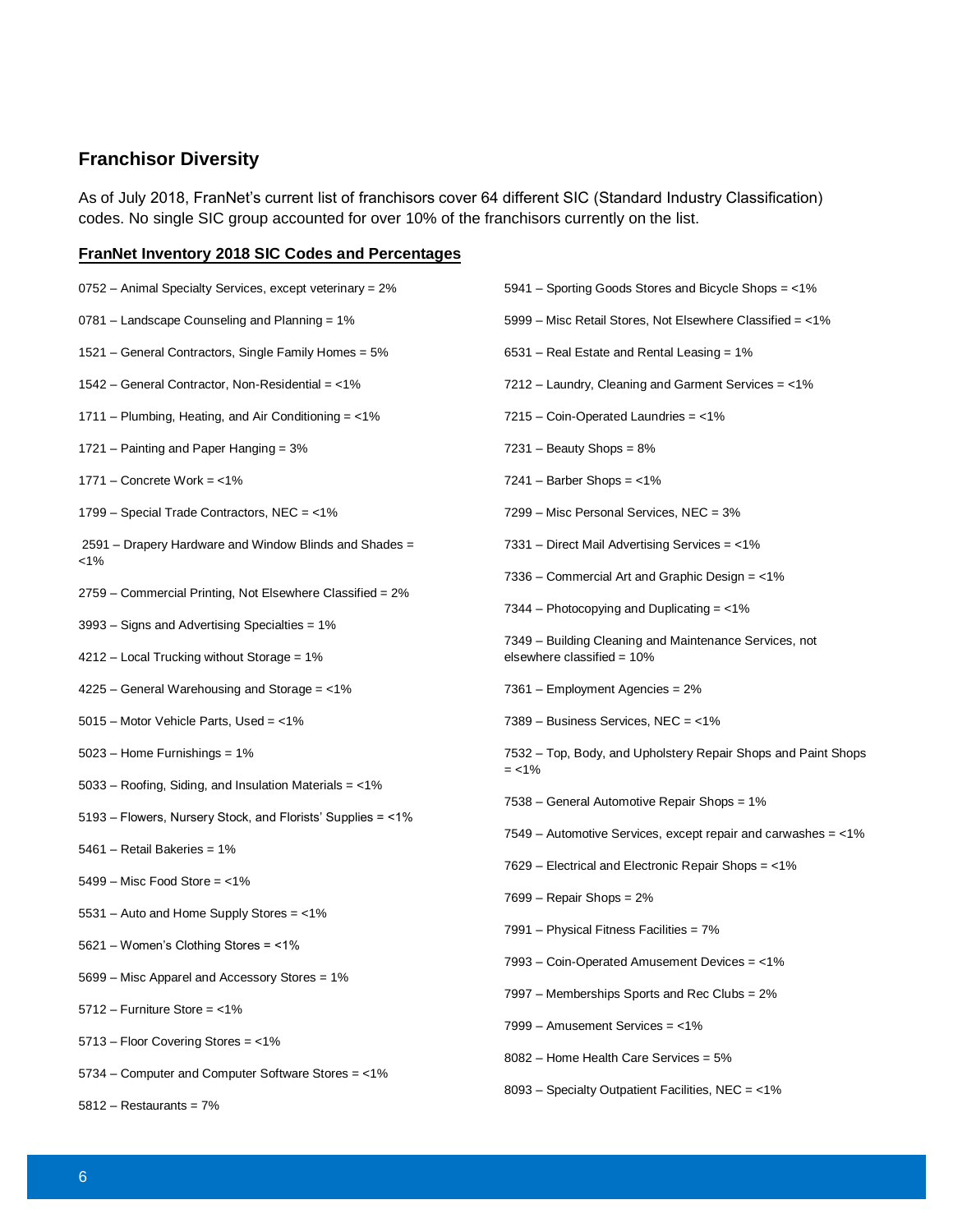| 8299 – Schools and Educational Services, not elsewhere classified<br>$= 3\%$ | $8611 - Business$ Associations = <1%                             |
|------------------------------------------------------------------------------|------------------------------------------------------------------|
| 8351 - Child Day Care Services = 1%<br>$8361 - Residental Care = < 1\%$      | $8721 -$ Accounting, Auditing, and Bookkeeping Services = $<$ 1% |
|                                                                              | 8742 – Management Consulting Services = 3%                       |
|                                                                              | 8748 - Business Consulting Services, NEC = <1%                   |

# ITEM 3. FRANCHISE PLACEMENTS

The following table shows the percentage of actual FranNet placements of new franchisees by industry category for the most recent five-year period, ending on December 31st, 2017.

| <b>Business Type</b>                       | <b>5 Year Placement Percentage</b> |
|--------------------------------------------|------------------------------------|
| <b>Personal Services</b>                   | 34.29%                             |
| <b>Business Services</b>                   | 22.93%                             |
| <b>Commercial and Residential Services</b> | 21.19%                             |
| <b>Quick Service Restaurants</b>           | 7.47%                              |
| <b>Retail Products and Services</b>        | 7.10%                              |
| <b>Educational Services</b>                | 3.49%                              |
| Automotive                                 | 2.64%                              |
| Real Estate                                | 0.89%                              |
| <b>Grand Total</b>                         | 100.00%                            |